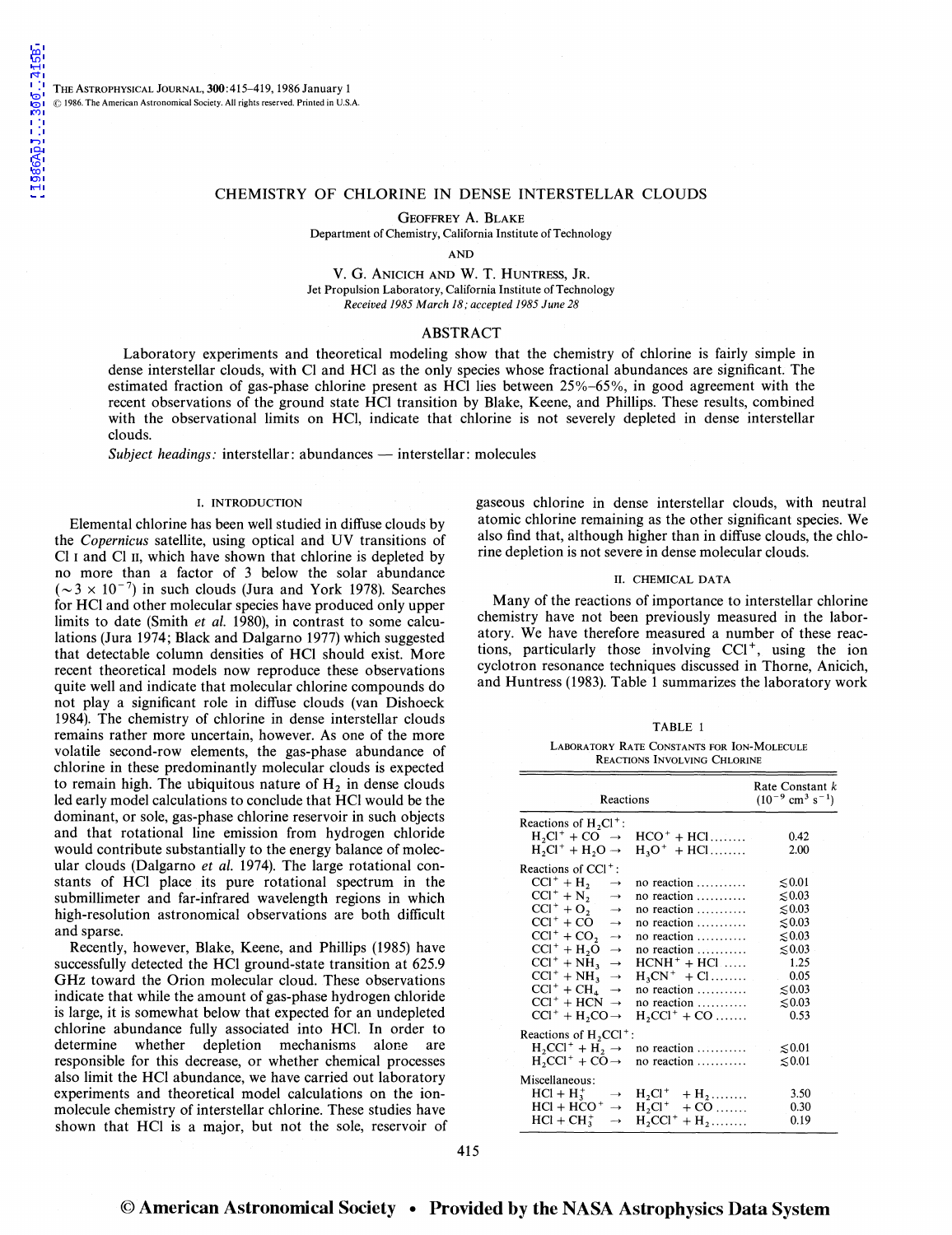| TABLE 2                                  |  |  |
|------------------------------------------|--|--|
| Heats of Formation of Species Containing |  |  |
| <b>CHLORINE</b>                          |  |  |

| Ions               | $\Delta H_f^0$<br>(kCal)    | Neutrals | $\Delta H_f^0$<br>(kCal) |
|--------------------|-----------------------------|----------|--------------------------|
| $Cl^+$             | 327.7 <sup>a</sup>          | Cl       | $29.1^a$                 |
| $HC1$ <sup>+</sup> | 271.8 <sup>a</sup>          | HCl      | $-22.1^a$                |
| $H_2Cl^+$          | $\sim$ 205. <sup>b</sup>    | $\cdots$ | $\cdots$                 |
| $CC1$ <sup>+</sup> | $\leq 340$ .                | CCI      | $\sim$ 122. <sup>d</sup> |
| $H, CCl^+$         | $\sim$ 227. <sup>a, e</sup> |          | $\cdots$                 |

• Rosenstock *et a/.* 1977.

b Calculated from proton affinities listed by Hartman *et al.* 1979.

 $c$  Calculated from the heat of formation CCI $^+$  and the upper limit determined for the ionization potential of CCI

d Calculated from average or estimated bond ener-

gies

' Levin and Lias 1982.

performed on the ion-molecule reactions of chlorine. The CCI<sup>+</sup> and  $H_2CC1<sup>+</sup>$  ions were generated by electron impact on chloroform and dichloromethane, while  $H_2Cl^+$  was produced via the reaction of  $H_3^+$  and HCl. The rapid proton transfer reactions from  $H_2Cl^+$  and the reactions leading to and involving CCI<sup>+</sup> and  $H_2$ CCI<sup>+</sup> were neglected in the earliest dense cloud models (Dalgarno *et al.* 1974), but are quite important to the ion-molecule chemistry of chlorine. These reactions are the key result of the laboratory study.

The theoretical calculation used to model interstellar chlorine chemistry requires the rate coefficients of more reactions than can be currently measured, particularly those involving the reactive atomic species C and 0. Thermodynamic data and chemical intuition have therefore been used in place of laboratory measurements to predict the allowed reaction pathways and most probable products of processes involving these reactants. Listed in Table 2 are the heats of formation  $(\Delta H_f^0)$  used to determine the reaction energetics for those pathways included in the model which have not been measured in the laboratory. Heats of formation for the  $Cl<sup>+</sup>$  and  $HCl<sup>+</sup>$  ions have been calculated from the ionization potentials (IP) and  $\Delta H_f^0$  of the corresponding neutrals, while that of  $H_2Cl^+$  has been calculated using the measured proton affinity of HCl.

No accepted values of  $\Delta H_f^0$  exist for CCl<sup>+</sup> or H<sub>2</sub>CCl<sup>+</sup>. An upper limit of  $\Delta H_f^0(CCl^+) \lesssim 340$  kCal per mole has been obtained by examining charge transfer reactions between  $\text{CC1}^+$  and a number of low IP neutrals such as NO,  $\text{CH}_3\text{NH}_2$ , and  $Cl<sub>2</sub>$ . No charge transfer was detected between any of these species, implying an upper limit of 9.26 eV for IP(CCI), determined from NO. The low IPs of CCI and  $H_2$ CCI are consistent with the observed stability and low reactivity of the  $CCI<sup>+</sup>$  and  $H_2CC1<sup>+</sup>$  ions, which is explained in part by the fact that these ions are isoelectronic with the familiar and stable interstellar species CS and  $H_2$ CS.

#### III. THE MODEL

The procedure used to examine the interstellar chemistry of chlorine is essentially identical to that described by Thorne *et al.* (1984) in their study of interstellar phosphorus. The low fractional abundance of chlorine insures that, like phosphorus, its chemistry acts only as a small perturbation on the overall composition and chemistry of molecular clouds. Because of the low chlorine fractional abundance and the current limited

understanding of chlorine ion-molecule chemistry, we have constructed a simple kinetic model in place of a large-scale theoretical calculation. This model employs the results of previous laboratory, astronomical, and theoretical modeling efforts to effectively decouple the interstellar chlorine chemistry from those processes occurring among the more abundant first-row elements. The Runge-Kutta procedure used to examine interstellar phosphorus has been implemented on a  $VAX/11-780$  computer to solve the set of kinetic equations listed in Table 3. Exothermic reactions included in the model which have not been measured experimentally are assigned rate coefficients of  $1 \times 10^{-9}$  cm<sup>3</sup> s<sup>-1</sup>. These would represent upper limits and therefore introduce the maximum effect of the predicted channels.

The reactant abundances and density-dependent variables required by the kinetic procedure are listed in Table 4. Only the chlorine-containing species listed in Table 2 have their abundances calculated by the model; the fractional abundances of important neutral atoms and molecules are assumed to be density independent and are fixed to the values determined from observational data, relying mainly on the broadband spectral-line searches of the Orion molecular cloud recently completed at the Owens Valley and Onsala Radio Observatories (Sutton *et al.* 1985; Johansson *et al.* 1984). Abundances for currently unobservable species are set to the values obtained by comprehensive chemical models of molecu-

TABLE 3

### CHEMICAL EQUATIONS USED IN MODEL

|                  |                                               | Reactions                                     |                              | Rate Constant k<br>$(10^{-9}$ cm <sup>3</sup> s <sup>-1</sup> ) |
|------------------|-----------------------------------------------|-----------------------------------------------|------------------------------|-----------------------------------------------------------------|
| Cl               | $+$ cosmic rays $\rightarrow$ Cl <sup>+</sup> |                                               | $+e^{-}$                     | $1.0 \times 10^{-8}$ <sup>a</sup>                               |
| Cl               | $+H^+$ <sup>b</sup>                           | $\rightarrow$ Cl <sup>+</sup>                 | $+$ H $\ldots$               | 1.0 <sup>a</sup>                                                |
| Cl               | $+$ H <sub>3</sub> <sup>+</sup>               | $\rightarrow$ HCl <sup>+</sup>                | $+ H_2 \ldots$               | 1.0 <sup>a</sup>                                                |
| HCl              | $+H^+$                                        | $\rightarrow$ HCl <sup>+</sup>                | $+$ H                        | 4.0 <sup>a</sup>                                                |
| HCl              | $+He+$                                        | $\rightarrow$ Cl <sup>+</sup>                 | $+H+He$                      | $3.3^\circ$                                                     |
| HCl              | $+ H_3^+$                                     | $\rightarrow$ H <sub>2</sub> Cl <sup>+</sup>  | $+$ H <sub>2</sub>           | 3.5 <sup>d</sup>                                                |
| HCl              | + НСО†                                        | $\rightarrow$ H <sub>2</sub> Cl <sup>+</sup>  | $+$ CO                       | $0.0004$ <sup>e</sup>                                           |
| HCl              | $+ C+ b$                                      | $\rightarrow$ CCl <sup>+</sup>                | $+$ H $\ldots$               | 1.0 <sup>f</sup>                                                |
| HCl              | $+ CH3+$                                      | $\rightarrow$ H,CCl <sup>+</sup>              | $+$ H <sub>2</sub>           | $0.13^{d,e}$                                                    |
| $Cl^+$           | $+ H_2^b$                                     | $\rightarrow$ HCl <sup>+</sup>                | $+ H$                        | 1.0 <sup>s</sup>                                                |
| $HC1^+$          | $+e^{-}$                                      | $\rightarrow$ Cl                              | + H …………                     | 300. <sup>a</sup>                                               |
| $HCl+$           | $+ H2$ <sup>b</sup>                           | $\rightarrow$ H <sub>2</sub> Cl <sup>+</sup>  | $+$ H                        | 1.30 <sup>s</sup>                                               |
| $H_2Cl^+$        | $+ e^-$                                       | $\rightarrow$ Cl                              | $+$ H <sub>2</sub>           | 150 <sup>a</sup>                                                |
| $H_2Cl^+$        | $+ e^-$                                       | $\rightarrow$ HCl                             | $+$ H $\ldots$               | 150 <sup>b</sup>                                                |
| $H2Cl+$          | $+ C^b$                                       | $\rightarrow$ CCl <sup>+</sup>                | $+$ H <sub>2</sub>           | 0.5 <sup>a</sup>                                                |
| $H_2Cl^+$        | $+ C^b$                                       | $\rightarrow$ HCl                             | $+$ CH <sup>+</sup>          | 0.5 <sup>a</sup>                                                |
| $H_2Cl^+$        | $+ S$                                         | $\rightarrow$ HCl                             | $+$ HS <sup>+</sup>          | 1.0 <sup>a</sup>                                                |
| $H_2Cl^+$        | + $COb$                                       | $\rightarrow$ HCl                             | $+ HCO^+$                    | $0.73^{d,e}$                                                    |
| $H_2Cl^+$        | $+ H2O$                                       | $\rightarrow$ HCl                             | $+ H_3O^+$                   | 0.73 <sup>d</sup>                                               |
| $CC1+$           | $+ e^-$                                       | $\rightarrow$ Cl                              | $+ C \dots \dots$            | 300.ª                                                           |
| $CC1+$           | $+ C$                                         | $\rightarrow$ Cl                              | $+C_2^+$                     | 1.0 <sup>a</sup>                                                |
| $CC1+$           | $+ N$                                         | $\rightarrow$ Cl                              | $+ CN^+ \dots \dots$         | 1.0 <sup>a</sup>                                                |
| $CC1+$           | $+Ob$                                         | $\rightarrow$ Cl                              | $+$ CO <sup>+</sup>          | 1.0 <sup>a</sup>                                                |
| $CC1+$           | $+NH3$                                        | $\rightarrow$ HCl                             | $+$ HCNH $+$                 | 1.30 <sup>d</sup>                                               |
| $CCI+$           | + H,CO                                        | $\rightarrow$ H <sub>2</sub> CCl <sup>+</sup> | $+$ CO $\ldots$              | 0.53 <sup>d</sup>                                               |
| $H_2CCl^+ + e^-$ |                                               | $\rightarrow$ Cl                              | $+$ CH <sub>2</sub>          | 300. <sup>a</sup>                                               |
| $H, CC+ + C$     |                                               | $\rightarrow$ HCl                             | $+ C_2 \overline{H}^+ \dots$ | 1.0 <sup>a</sup>                                                |
| $H_2CCI^+ + O^b$ |                                               | $\rightarrow$ HCl                             | $+$ HCO <sup>+</sup>         | 1.0 <sup>a</sup>                                                |
|                  | $H_2CCI^+ + H_2O$                             | $\rightarrow$ HCl                             | $+ H_3CO^+ \dots$            | 1.90 <sup>a</sup>                                               |

<sup>a</sup> Guessed reaction and estimated rate constant.

**b** Most significant reactions.

' Bush *et al.* 1973.

d Measured in this work.

' Smith and Adams 1985. 1 Anicich *et al.* 1976.

• Smith and Adams 1981.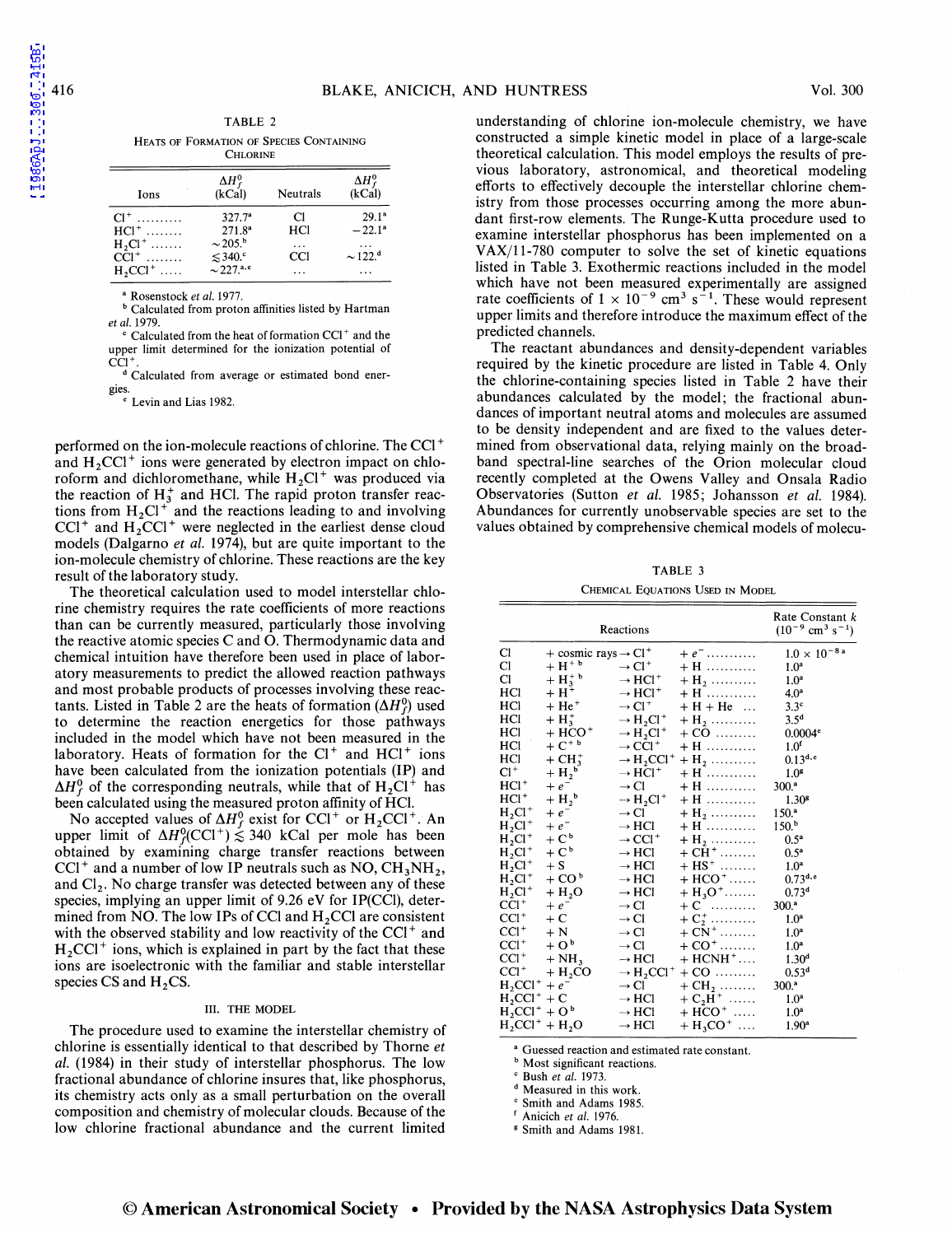1986ApJ...300..415B

TABLE 4 CoNSTANTS AND DENSITY-DEPENDENT VARIABLES IN THE CHLORINE MODEL  $y = 1 \times 10^{-17} \text{ s}^{-1} \dots$  $f_{\text{H}+} \approx 5 \times 10^{-10} / n (f_{\text{O}} + f_{\text{H}_2\text{O}})$ 

Constants Density-dependent Variables

| $f_{\text{Cl}}$ = 1 × 10 <sup>-7</sup><br>$f_{\text{O}}$ = 5 × 10 <sup>-5</sup><br>$f_{\text{C}}$ = 5 × 10 <sup>-6</sup><br>$f_{\text{N}}$ = 2 × 10 <sup>-6</sup> | $f_{\text{CH}_3^+} \approx 5 \times 10^{-11} / \eta f_0$<br>$f_{\text{H}_3^+} + f_{\text{HCO}^+} \approx 3 \times 10^{-12} / \eta f$ |
|-------------------------------------------------------------------------------------------------------------------------------------------------------------------|--------------------------------------------------------------------------------------------------------------------------------------|
| $f_{\rm CO}$ = 5 × 10 <sup>-5</sup>                                                                                                                               |                                                                                                                                      |
| $f_{\text{H}_2\text{O}}$ = 2 × 10 <sup>-6</sup>                                                                                                                   |                                                                                                                                      |
| $f_{\text{NH}_3}$ = 1 × 10 <sup>-7</sup>                                                                                                                          | .                                                                                                                                    |
| $f_{\text{H}_2\text{CO}} = 1 \times 10^{-8} \dots$                                                                                                                |                                                                                                                                      |
| $f_e = 1 \times 10^{-8}$                                                                                                                                          | $\cdots$                                                                                                                             |
|                                                                                                                                                                   |                                                                                                                                      |
|                                                                                                                                                                   | lar clouds (Prasad and Huntress 1980; Graedel, Langer, and                                                                           |

Frerking 1982; Leung, Herbst, and Huebner 1984), while those for the density-dependent variables (ions) listed in Table 4 are calculated from equations incorporating the major production and destruction channels found from such theoretical models of oxygen-rich dense clouds  $(10^3 < n < 10^6 \text{ cm}^{-3})$ .

The model results for a cloud of "typical" composition with a density of  $10^5$  molecules cm<sup>-3</sup> are listed in Table 5 and are quite similar to that found for phosphorus (Thorne *et al.* 1984). A significant amount of atomic material remains, and two neutral species, Cl and HCI, dominate the interstellar chlorine chemistry, comprising  $\sim$ 99.9% of the gas-phase chlorine abundance.  $H_2Cl^+$  and  $CCl^+$  follow the neutral species in abundance, but are lower by at least a factor of 1000. The dominant production and loss channels for each species are indicated by note (b) in Table 3 and are illustrated in Figure 1, which summarizes the important chlorine chemistry in dense clouds, as judged by this reduced set of reactions. Again, none of the interstellar nonchlorine species are significantly affected by this chemistry because of the low fractional abundance of chlorine.

The prediction that HCI is a major component of the gasphase chlorine abundance in dense clouds is in agreement with astronomical observations and shows that the species comprising interstellar chlorine differ significantly in diffuse and dense clouds. Several modifications to early chlorine models, which

TABLE 5

| <b>CHLORINE MODEL RESULTS</b>                                                                                                   |                                                                                                                                                                           |  |
|---------------------------------------------------------------------------------------------------------------------------------|---------------------------------------------------------------------------------------------------------------------------------------------------------------------------|--|
| Species                                                                                                                         | <b>Fractional Abundance</b><br>$(\text{for } f_{\text{ZCl}} = 10^{-7})$                                                                                                   |  |
| $\mathbf{C}$ and $\mathbf{C}$ and $\mathbf{C}$<br>$HC1$<br>$Cl^+$<br>$HC1^+$<br>$H_2Cl^+$<br>$ CCI^+$<br>$H$ , CCl <sup>+</sup> | $3.8 \times 10^{-8}$<br>$6.2 \times 10^{-8}$<br>$1.2 \times 10^{-17}$<br>$3.9 \times 10^{-17}$<br>$3.3 \times 10^{-12}$<br>$2.4 \times 10^{-13}$<br>$1.3 \times 10^{-15}$ |  |

produced too much HCl and too little  $Cl<sup>+</sup>$ , have been suggested to explain the lack of HCI in diffuse clouds. In these objects, neutral atomic chlorine is ionized by the ambient UV field and the resulting  $Cl<sup>+</sup>$  then produces the ionic precursor to hydrogen chloride,  $H_2Cl^+$ , via H-atom abstraction reactions with  $H_2$ :

$$
Cl^+ + H_2 \rightarrow HCl^+ + H , \qquad (1)
$$

$$
HCl^{+} + H_{2} \rightarrow H_{2}Cl^{+} + H .
$$
 (2)

The high electron abundance in diffuse clouds rapidly neutralizes  $H_2Cl^+$ , which does not react with  $H_2$ , producing Cl and HCI:

$$
H_2Cl^+ + e^{-}\int^{PCl + H_2}
$$
 (3a)

(3b)

The major loss channels for HCI are photodissociation and reaction with  $C^+$ . By including the  $C^+$  channel, neglected in earlier models, increasing the HCI photodissociation rates, as has been suggested by recent ab initio calculations (van Dishoeck, van Hemert, and Dalgarno 1982), and using a small  $(\leq 10\%)$  branching ratio into channel (3b), van Dishoeck (1984) has been able to drive the predicted HCI abundance to below the derived observational upper limits while simultaneously increasing the  $Cl<sup>+</sup>$  abundance to near that observed if a slow temperature-dependent rate constant is used for reaction (1). Experimental measurements by Smith and Adams



FIG. 1.-Summary of reactions that were found to be important in the dense cloud model. Arrows indicate reaction pathways: the species written next to the arrows indicate the other reactant in the bimolecular reaction.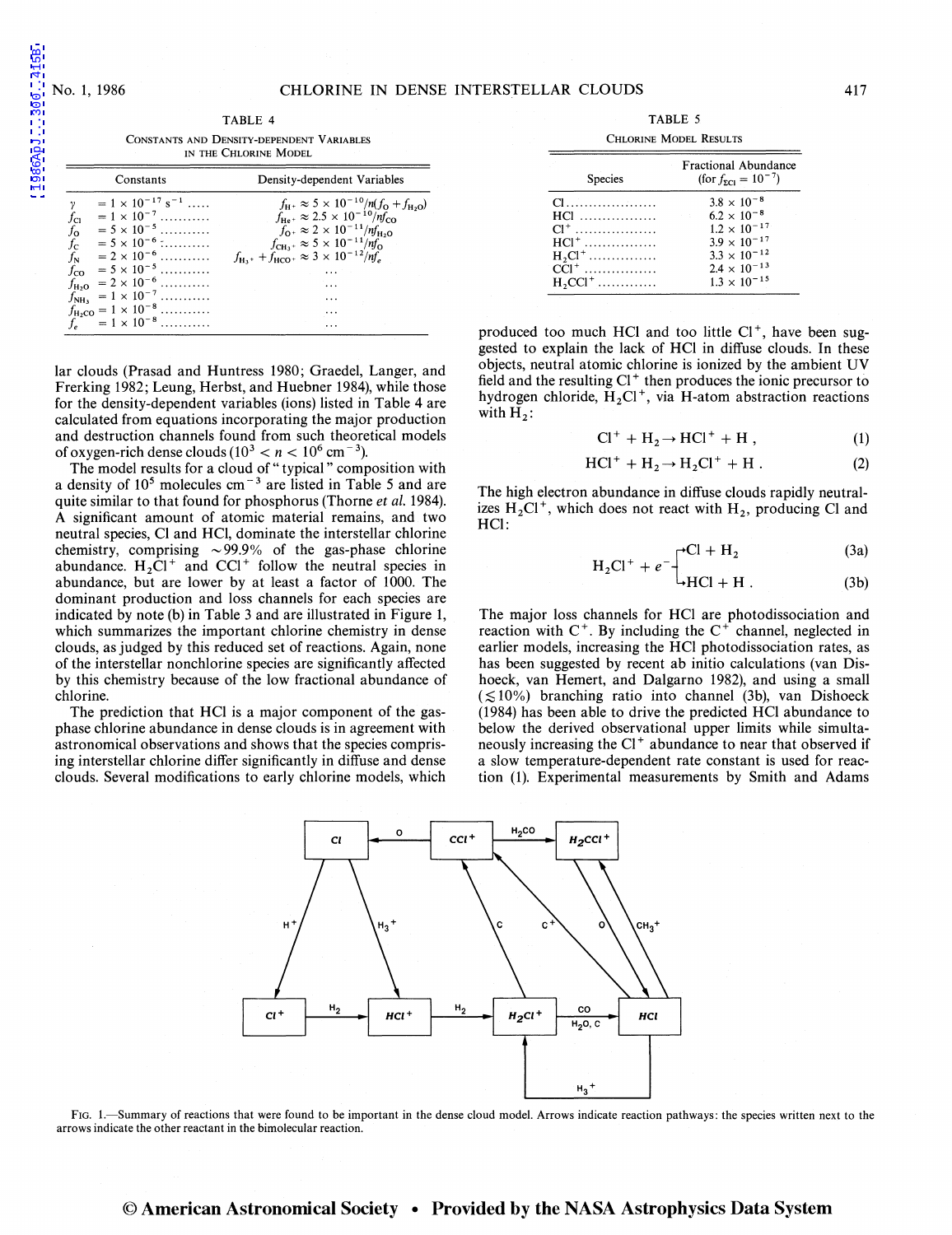(1981) to temperatures as low as 80 K indicate that both reactions (1) and (2) are reasonably temperature insensitive, but that reaction (1) is only mildly exothermic ( $\Delta H \approx 5$  kCal per mole). A modest activation barrier cannot, therefore, be excluded at very low temperatures.

In dense clouds any atomic chlorine will remain predominantly neutral, so the formation of hydrogen chloride is initiated mainly by the reaction of Cl and  $H_3^+$ :

$$
\text{Cl} + \text{H}_3^+ \rightarrow \text{HCl}^+ + \text{H}_2 , \tag{4}
$$

followed by reactions (2) and (3). A slow reaction between  $Cl<sup>+</sup>$ and  $H<sub>2</sub>$  would therefore not limit the production of HCl in dense clouds. The proton affinity of HCI, which is slightly below that of CO, implies that  $H<sub>2</sub>Cl<sup>+</sup>$  will react rapidly with abundant interstellar neutral species, such as CO and  $H_2O$ , to produce HCI:

$$
H_2Cl^+ + CO \rightarrow HCl + HCO^+ , \qquad (5)
$$

$$
H_2Cl^+ + H_2O \rightarrow HCl + H_3O^+ . \tag{6}
$$

Even though the difference between the proton affinities of HCl and CO is very small ( $\leq$  3 kCal per mole), reaction (5) proceeds rapidly at 300 K (Table 1). Smith and Adams (1985) have also shown reaction (5) to proceed rapidly at lower temperatures, but that the reverse reaction is very slow. For the low predicted electron abundance  $[f(e^-) \approx 10^{-8}]$  and high molecular content  $[f(CO) \approx 10^{-4}]$  of dense interstellar clouds, reactions (5) and (6) proceed at significantly faster rates than the electron recombination processes listed in reactions (3a) and (3b), and the impact of any reduction of the branching ratio into channel (3b) is small. Thus, the removal of  $H_2Cl^+$  by electrons in dense, dark clouds is orders of magnitude less efficient than in diffuse clouds, and the production rates of chlorine-bearing molecules are correspondingly higher. One might therefore naively expect that chlorine would be fully associated into HCI in dense clouds, since the major impediments to its production in diffuse clouds are no longer of importance. For the most part this is true, but several processes also act to limit the HCI fraction to  $\sim$  50% of the available chlorine abundance.

The largest HCl loss channels involve reactions of  $H_2Cl^+$ with C, and HCl with  $C^+$ , both of which produce  $CCl^+$ .  $CCl^+$ is isoelectronic with CS and is quite stable. The IP of CCI is low, and the  $CCl^+$  ion is therefore relatively unreactive (see Table 1). Reaction with 0, charge transfer to neutrals, and electron recombination are the most likely loss processes for  $CC1<sup>+</sup>$  in dense clouds. The net effect of these reactions, as shown in Figure 1, is to regenerate Cl and to establish a reaction pathway which cycles the chlorine rapidly between Cl and HCI. All other species in this pathway have abundances which are quite small with respect to the neutral endpoints. The steady state abundance ratio of Cl to HCI is fairly insensitive to order of magnitude variations in the chemical composition of the model molecular clouds, being most sensitive to the abundance of  $C^+$  and the rate constant for the reaction of  $H_2Cl^+$ with CO. The backward channel in reaction (5) is not important because proton transfer between HCl and  $H_3^+$  occurs at a much faster rate, but the reaction of  $H_2Cl^+$  and CO contributes substantially to the predicted HCI abundance. Even so, alteration of the  $C^+$  abundance by factors of 10 and complete elimination of the proton transfer reaction between  $H_2Cl^+$  and CO only change the estimated fractional abundance of HCI by at most a factor of 2, with the higher and lower  $C^+$  abundances producing less or more HCI. Order of magnitude variations in

other important reactants such as C, O, and  $e^-$  produce even smaller changes in the predicted HCI abundance, on the order of 15% or less.

Astronomical observations and the predictions of large-scale modeling efforts suggest that the C and  $C^+$  atoms will have significant abundances only for moderate density regions and that CO will dominate the carbon abundance in very dense cloud cores (Keene *et al.* 1985; Prasad and Huntress 1980; Leung, Herbst, and Huebner 1984; Tarafdar *et al.* 1985), implying that the abundance of HCI should increase with density. By incorporating these predictions into our model we find that the HCI abundance does increase with density, but that for densities above  $10<sup>5</sup>$  this increase is not rapid. We therefore expect the fractional abundance of HCI in the central regions of giant molecular clouds to rise smoothly with density, with a fairly sharp increase in abundance where the column density in the outer cloud halo becomes sufficiently high such that photodissociation processes may be ignored, as is shown in Figure 2. For regions outside this photodissociation transition zone the remaining chlorine will be a mixture of Cl and  $Cl<sup>+</sup>$ , while inside this zone the atomic chlorine will remain predominantly neutral. Under all of these conditions, the predicted fraction of gas-phase chlorine present as HCI varies between 25%-65% in dense clouds. This produces an estimated fractional abundance of  $X(HCl) \approx 2.5$ - $6.5 \times 10^{-8}$  for a depletion factor of 3, in good agreement with the observational estimates of  $0.5-5.0 \times 10^{-8}$  (Blake, Keene, and Phillips 1985).

## IV. CONCLUSIONS

Simple kinetic modeling of interstellar chlorine chemistry shows that reactions of  $H_3^+$  + Cl and  $H_2$  + HCl<sup>+</sup>, in combination with rapid proton transfer reactions involving  $H_2Cl^+$ , produce substantial amounts of HCI in dense interstellar clouds in agreement with astronomical observations. The kinetic model also predicts that reactions of  $H_2Cl^+ + C$  and  $HCl + C^+$  will regenerate atomic chlorine, leading to a chemical cycle in which Cl and HCI both retain significant gas-phase abundances. The predictions that Cl is also a major repository of chlorine in dense clouds and that Cl and HCI by themselves consitute the overwhelming fraction of chlorine in such objects may be tested by observing the fine-structure transition of atomic chlorine at 11.3  $\mu$ m in absorption toward such objects as Orion. The frequency of this transition is known to better than 0.3 km s<sup> $-1$ </sup> from infrared laser magnetic resonance (LMR) work (Dagenais, Johns, and McKellar 1976), and calculations indicate that for the suggested Cl abundance, the optical depth of the fine-structure transition should approach or exceed unity, making its detection feasible with high-resolution instruments.

Finally, the chlorine depletion in dense interstellar clouds may be estimated by combining the calculated model HCI fractional abundances with limits inferred from astronomical observations of the  $J = 1 \rightarrow 0$  transition. For a cosmic chlorine abundance of  $3 \times 10^{-7}$ , our results indicate that the chlorine depletion in Orion lies between 3-30. The large uncertainty arises mainly from difficulties associated with the astronomical observations and their interpretation. As mentioned earlier, Jura and York (1978) find from optical studies that chlorine in diffuse clouds is depleted by no more than a factor of 3, although more recent work by Tarafdar, Prasad, and Huntress (1983) and Harris, Gry, and Bromage (1984) argues that elemental depletion in clouds increases strongly with either  $H<sub>2</sub>$